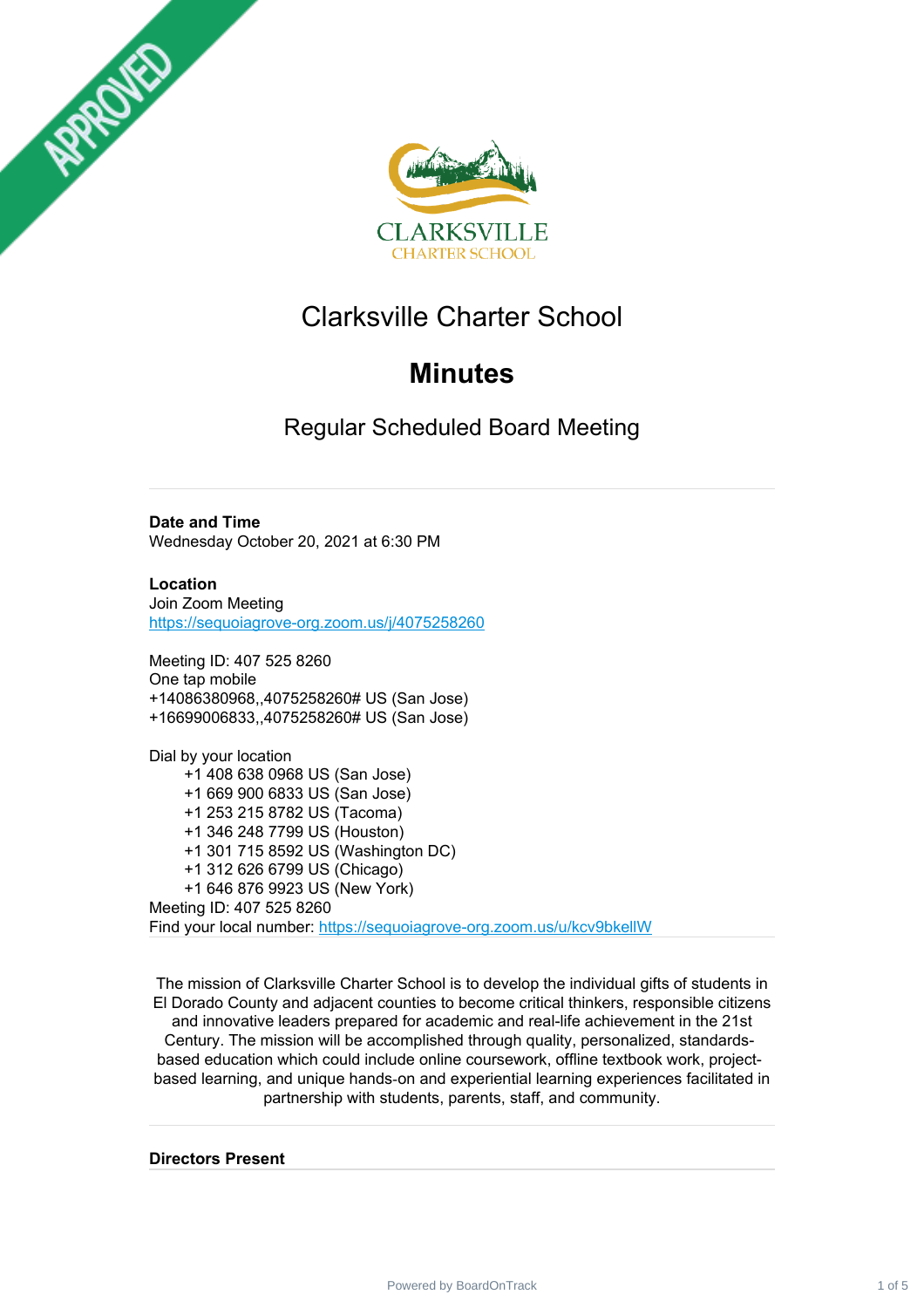Emily Allen (remote), Kelley Laliberte (remote), Keri Dalebout (remote), Lisa Jobe (remote), Lisa Winton (remote)

# **Directors Absent**

*None*

# **Guests Present**

Darcy Belleza (remote), Dr. Amanda Johnson (remote), Erika Meredith (remote), James Surmeian (remote), James Surmeian (remote), Jenell Sherman (remote), Julie Haycock-Cavender (remote), Katie Royer (remote), Megan Nason (remote), Royce Gough (remote)

# **I. Opening Items**

# **A. Record Attendance**

# **B. AB 361 Report of Findings**

Lisa Jobe made a motion to continue the School Board meetings virtually pursuant to AB 361.

Kelley Laliberte seconded the motion.

The School Board has met the finding that a state of emergency continues to directly impact the ability of the members to meet safely in person The board **VOTED** unanimously to approve the motion.

# **C. Call the Meeting to Order**

Emily Allen called a meeting of the board of directors of Clarksville Charter School to order on Wednesday Oct 20, 2021 at 6:40 PM.

# **D. Approval of the Agenda**

Keri Dalebout made a motion to approve the Agenda. Lisa Jobe seconded the motion. Dr. Amanda Johnson will present ESSER III Funding Expenditure Plan and Salary Schedule with Nurse Salary. The board **VOTED** unanimously to approve the motion. Charter's Charm data - Hopes Schuller Rand Rand Charter's Charter School 2 of 5 Clarksville Charter's Charter School 2 of 5 Clarksville Charter School 2 of 5 Clarksville Charter School 2 Clarksville Charter School 2 Clarks

## **E. Public Comments**

## **F. Approve Minutes**

Kelley Laliberte made a motion to approve the minutes from Regular Scheduled Board Meeting on 09-15-21. Keri Dalebout seconded the motion. The board **VOTED** unanimously to approve the motion.

# **G. Approve Minutes**

Keri Dalebout made a motion to approve the minutes from Special Board Meeting on 10-12-21.

Lisa Jobe seconded the motion.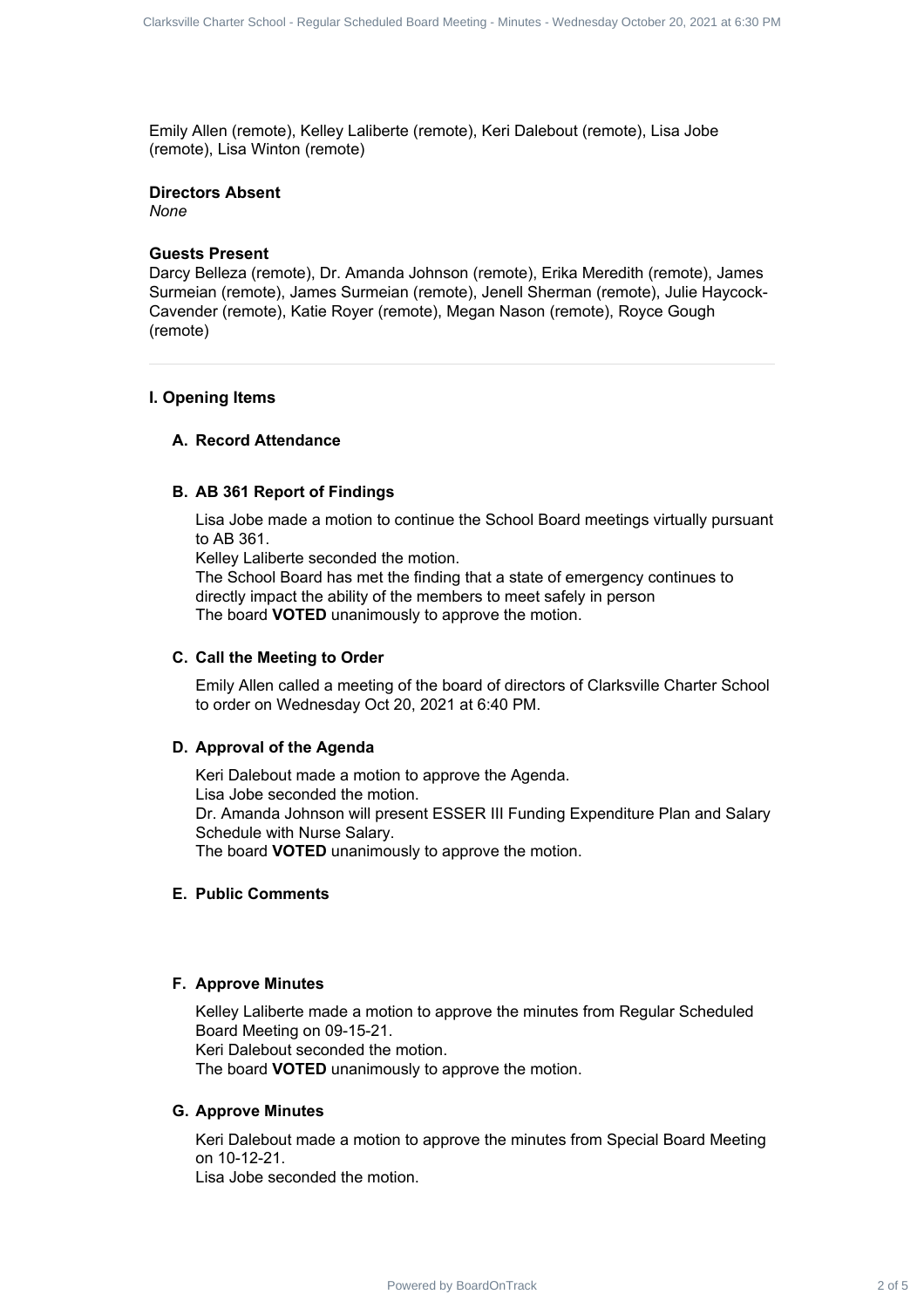The board **VOTED** unanimously to approve the motion.

## **H. Executive Director's Report**

Jenell Sherman presented the *Executive Director's Report*

- Enrollment- 1548 students
- Enrichment Update- less than 500 orders in the queue, Amazon Punchout and Lending Library are up and running, vendor onboarding are being processed within 2 days, students enrolling between 11/15-11/30/21 will receive prorated funds drop on 12/1/21 Charter Charter 3 of Strait 3 of 5 Clarksville Charter 3 of 5 Clarksville Charter 3 of 5 Clarksville Charter 3 of 5 Clarksville Charter School - Regular Charter Scheduled Board Meeting - Control - Charter Scheduled Board M
	- Adventure Academy update
	- Junior High Virtual Academy update
	- High School Virtual Academy update
	- Honor Society news- community service projects
	- Megan Nason presented Special Education and Student Support updates
	- Clubs- sample schedule
	- Park Days are taking place and Field Trip ordering system coming soon
	- Royce Gough presented fall update for Sequoia Grove Charter Alliance
	- Complaint Process explanation

#### **II. Finances**

#### **A. September Financials**

Lisa Jobe made a motion to approve the September Financials. Keri Dalebout seconded the motion. James Surmeian presented the September Financials. The board **VOTED** unanimously to approve the motion.

# **III. Governance Training**

#### **A. Brown Act Training**

Jennifer McQuarrie presented the Governing Board Brown Act Training for 2021- 2022 School Year.

# **IV. Finances**

#### **A. ESSER III Funding**

Lisa Jobe made a motion to approve the ESSER III Funding Expenditure Plan. Kelley Laliberte seconded the motion.

Dr. Amanda Johnson presented the ESSER III Funding Expenditure Plan. The board **VOTED** unanimously to approve the motion.

#### **B. Salary Schedule with Nurse Salary**

Keri Dalebout made a motion to approve the Salary Schedule with Nurse Salary. Kelley Laliberte seconded the motion. Dr. Amanda Johnson presented the Salary Schedule with Nurse Salary.

The board **VOTED** unanimously to approve the motion.

## **V. Operations**

## **A. Facility Inspection Tool**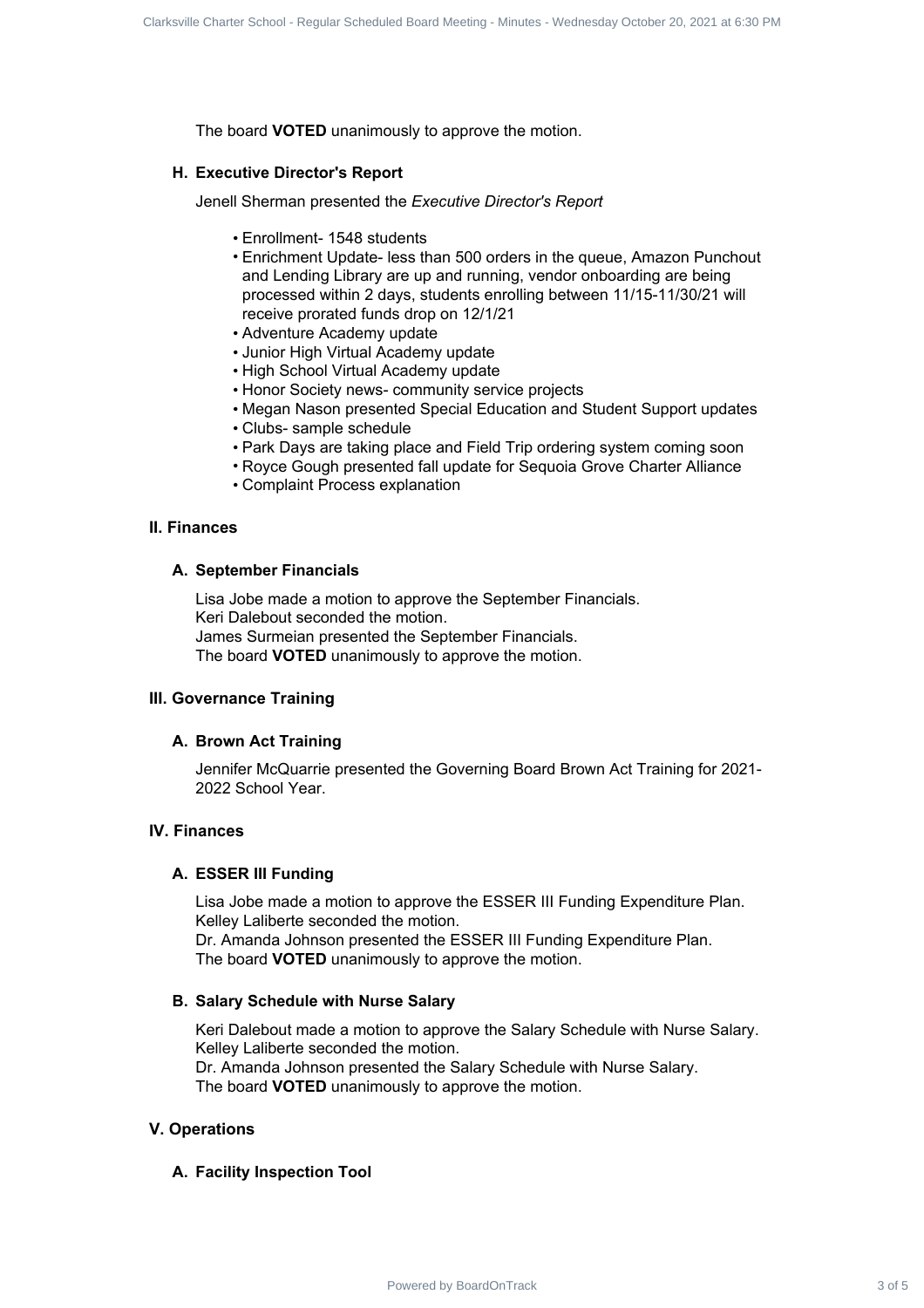Jenell Sherman presented the Facility Inspection Tool.

#### **B. COVID-19 Schoolwide Health and Safety Policy Revised**

Lisa Jobe made a motion to approve the COVID-19 Schoolwide Health and Safety Policy.

Keri Dalebout seconded the motion.

Jenell Sherman presented the COVID-19 Schoolwide Health and Safety Policy. The board **VOTED** unanimously to approve the motion.

# **VI. Governance**

# **A. Public Comment Policy**

Keri Dalebout made a motion to approve the Public Comment Policy. Kelley Laliberte seconded the motion. Jenell Sherman presented the Public Comment Policy. The board **VOTED** unanimously to approve the motion.

#### **VII. Closing Items**

#### **A. Board of Director's Comments & Requests**

Emily Allen asked to add Board Goals to November regular scheduled board meeting agenda.

#### **B. Announcement of Next Regular Scheduled Board Meeting**

Emily Allen announced the Next Regular Scheduled Board Meeting is November 17, 2021 at 6:30 PM.

#### **C. Adjourn Meeting**

Lisa Jobe made a motion to adjourn the meeting. Keri Dalebout seconded the motion. The board **VOTED** unanimously to approve the motion. There being no further business to be transacted, and upon motion duly made, seconded and approved, the meeting was adjourned at 9:19 PM.

Respectfully Submitted, Emily Allen

Prepared by: Katie Royer

Noted by:

# $\mathcal{L}_\text{max}$  , where  $\mathcal{L}_\text{max}$ Board Secretary

Public Comment Rules: Members of the public may address the Board on agenda or non-agenda items through the teleconference platform, Zoom. Zoom does not require the members of the public to have an account or login. Please either utilize the chat option to communicate to the administrative team of your desire to address the Board or simply communicate orally your desire to address the Board when the Board asks for public comments. Speakers may be called in the order requests are received. Comments are limited to 2 minutes each, with no more than 15 minutes per single topic. If a member of Charter's Charm dates of Board Board Board Charter Scheduled Board Meeting - Minutes - Regular Scheduled Board Charter Scheduled Board Charter School - Regular Scheduled Board Meeting - Minutes - Minutes - Minutes - Minute